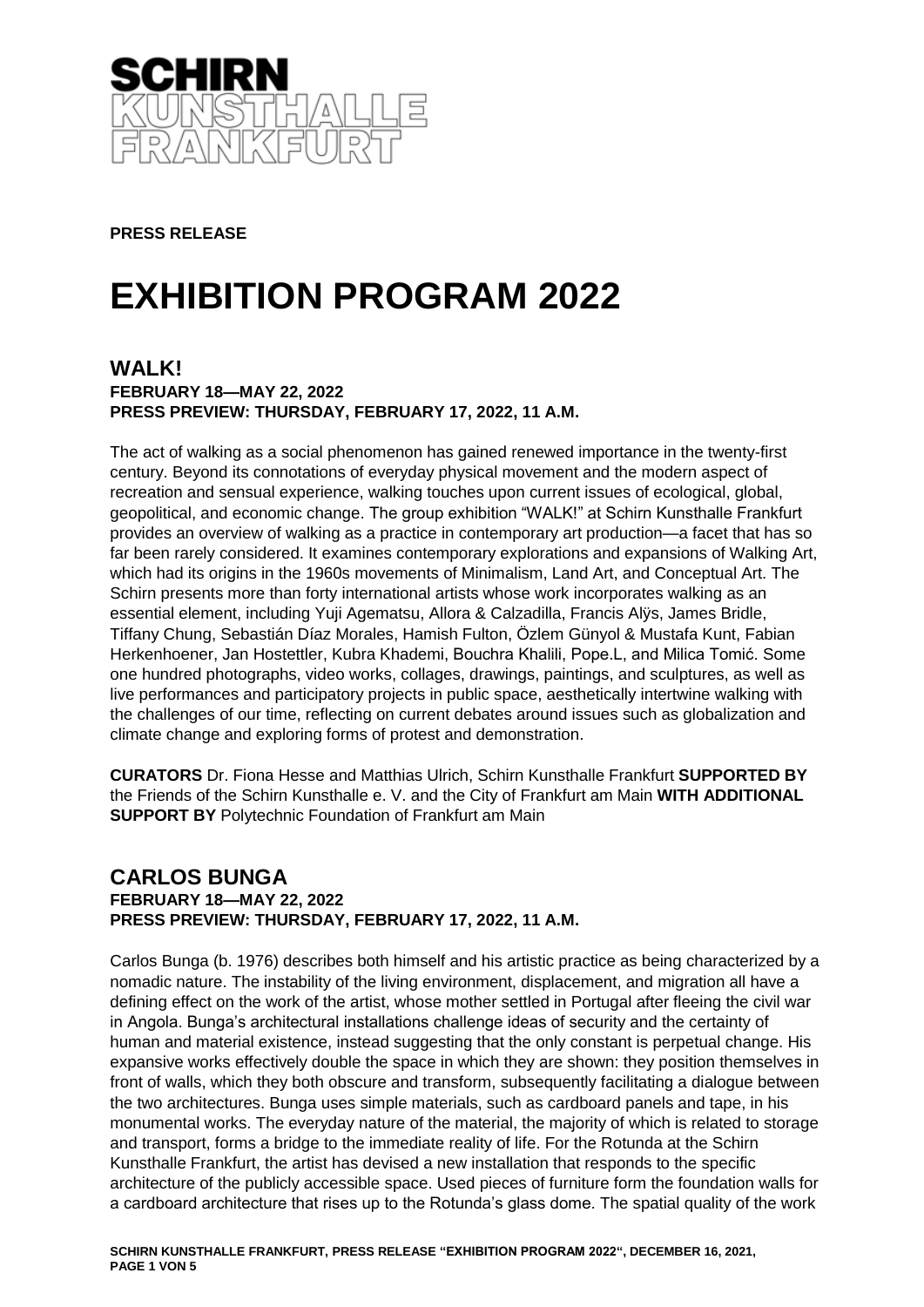

initiates a physical and mental experience, with the space becoming activated as individuals walk through it. Visitors, as a living part of the present, can move between the past, invariably set in stone, and the idea of a possible future. Bunga's work in the Rotunda thus enters into a dialogue with the exhibition "WALK!", which focuses on walking in contemporary art and will be simultaneously on view at the Schirn.

**CURATOR** Matthias Ulrich, Schirn Kunsthalle Frankfurt **SUPPORTED BY** SCHIRN **ZEITGENOSSEN** 

# **ART FOR NO ONE 1933–1945 MARCH 4—JUNE 6, 2022 PRESS PREVIEW: THURSDAY, MARCH 3, 2022, 11 A.M.**

Between 1933 and 1945, the National Socialist regime controlled artistic work in Germany. Particularly artists who were persecuted based on their religion, descent, or political views fled into exile due to threats from the government. But what happened to the artists who remained in the country? Isolation, lack of an audience, and limited exchange impacted the creativity of the individuals who were deprived of a basis for work and life under National Socialism. Their situation is often described in a generalized way as "ostracism" or "inner emigration." In light of the multilayered and divergent personal circumstances, however, these terms fall short of the mark. In the large overview exhibition "ART FOR NO ONE. 1933–1945," the Schirn Kunsthalle Frankfurt is showing the different strategies and scopes of action employed by artists who did not seek or find any affiliation with the National Socialist regime. Based on 14 selected biographies, the exhibition shows that the artistic work of this time was determined by more than just apathy, standstill, and hopelessness. Focusing more intently on one's own oeuvre, engaging in creative work despite the scarcity of materials, exploring existential themes, and adapting content were just some of the reactions to National Socialist art policy. Without defining any uniform stylistic development, the exhibition sheds light on the contradictory nature of this time, citing individual cases and showing about 140 paintings, sculptures, drawings, and photographs. The artists represented are Willi Baumeister, Otto Dix, Hans Grundig, Lea Grundig, Werner Heldt, Hannah Höch, Marta Hoepffner, Karl Hofer, Edmund Kesting, Jeanne Mammen, Ernst Wilhelm Nay, Franz Radziwill, Hans Uhlmann, and Fritz Winter.

**CURATOR** Dr. Ilka Voermann, Schirn Kunsthalle Frankfurt **SUPPORTED BY** the Kulturfonds Frankfurt RheinMain gGmbH **WITH ADDITIONAL SUPPORT BY** Georg und Franziska Speyer'sche Hochschulstiftung

#### **UGO RONDINONE LIFE TIME JUNE 24—SEPTEMBER 18, 2022 PRESS PREVIEW: THURSDAY, JUNE 23, 2022**

Ugo Rondinone (b. 1964) adds a poetic dimension to everyday objects and phenomena. In typically Minimalistic arrangements, he puts a tree, a clock, the sun or a rainbow in new contexts by means of repetition, isolation, or reduction, creating atmospheric ambiences. The Schirn Kunsthalle Frankfurt is dedicating a large survey exhibition to Rondinone that will showcase key paintings, sculptures, and video works by the renowned Swiss artist. Specially for the Schirn, he is grouping his works into new constellations and sequences, thus creating a unique installation that

**SCHIRN KUNSTHALLE FRANKFURT, PRESS RELEASE "EXHIBITION PROGRAM 2022", DECEMBER 16, 2021, PAGE 2 VON 5**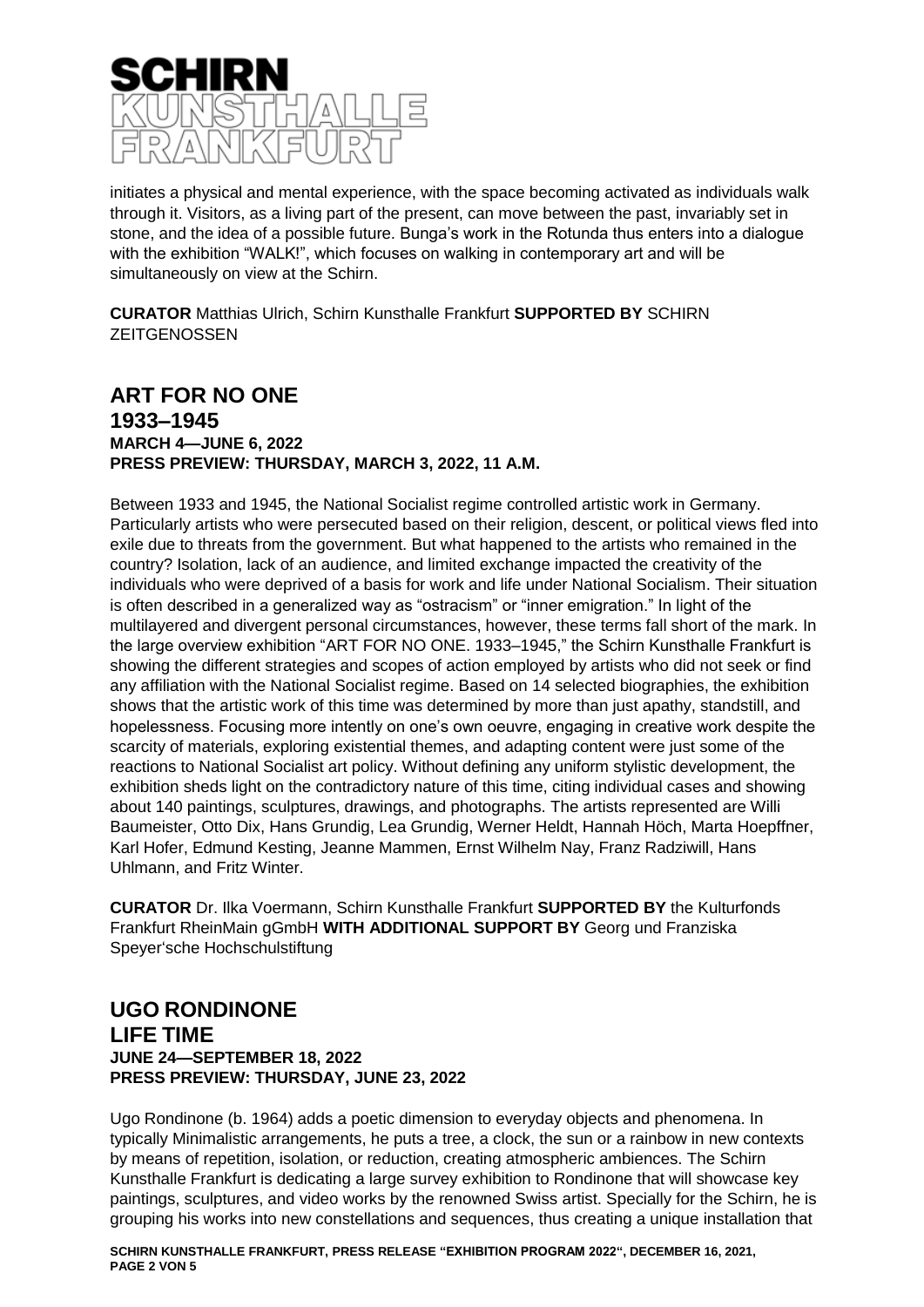

extends along the entire length of the gallery and into the Rotunda. Devised specifically for the Schirn, his new installation extends along the entire length of the gallery and into the Rotunda. The exhibition "Life Time" combines fundamental themes that have shaped the work of the conceptual and installation artist for the past thirty years: time and transience, day and night, reality and fiction, nature and culture. Rondinone has repeatedly referred to the iconography of Romanticism in his works and used quotes from literature and pop culture. The starting point of his multimedia oeuvre is the transformation of the outside world into a subjective, emotional inner world. He develops experiential spaces in which the viewer actually becomes part of the installations and their immersive structures.

**CURATOR** Matthias Ulrich, Schirn Kunsthalle Frankfurt

#### **AERNOUT MIK JULY 7—OCTOBER 3, 2022 PRESS PREVIEW: THURSDAY, JULY 6, 2022, 11 A.M.**

The room and film installations of Aernout Mik (b.1962) create intense situations that trace the behavior and interaction of groups in oft-unstable social contexts. With his choreographed video works, the Dutch artist touches on sociopsychological structures and staged spaces that reflect the position of the individual in contradictory or dysfunctional systems. The Schirn Kunsthalle Frankfurt is presenting Aernout Mik's video installation *Double Bind* (2018), as well as the work *Threshold Barriers* (2022), which was conceived specially for the exhibition. Both works pursue the notions and dynamics of security and threat, power and powerlessness in public space and enter into dialogue with each other at the Schirn. In *Double Bind*, the artist addresses the presence of armed units from the national security apparatus. They move around the city in apparent isolation and without direct contact to passersby. *Threshold Barriers*, by contrast, shows an incident in which society and state power, citizens and police, engage in direct contact, with the traditional structures of authority and security having lost their validity. Mik's fictitious scenarios move between documentation and performance, seeming familiar and disconcerting at the same time. They reference pictures and narratives of current events like the anti-terror measures in large European cities, as well as international protests and police violence against demonstrators, which have become a part of the collective consciousness as a result of their dissemination in the media.

**CURATOR** Katharina Dohm, Schirn Kunsthalle Frankfurt **SUPPORTED BY** SCHIRN **ZEITGENOSSEN** 

#### **GAURI GILL OCTOBER 13, 2022—JANUARY 8, 2023 PRESS PREVIEW: WEDNESDAY, OCTOBER 12, 2022, 11 A.M.**

The Chandigarh-born artist and photographer Gauri Gill (b. 1970) has been examining the everyday life of the rural population outside India's urban centers for over two decades now. Her quiet, concentrated photographs focus the viewer's gaze on barely perceived peripheral areas in Indian society. In an open, collaborative process that eschews documentary conventions, she has dedicated herself to concerns related to survival and self-assertion, identity and belonging, and also to conceptual questions of memory and authorship. The Schirn Kunsthalle Frankfurt is presenting Gauri Gill's multilayered photographic work for the first time in an extensive survey exhibition, bringing together about 200 pieces from pivotal series. The temporal dimension and the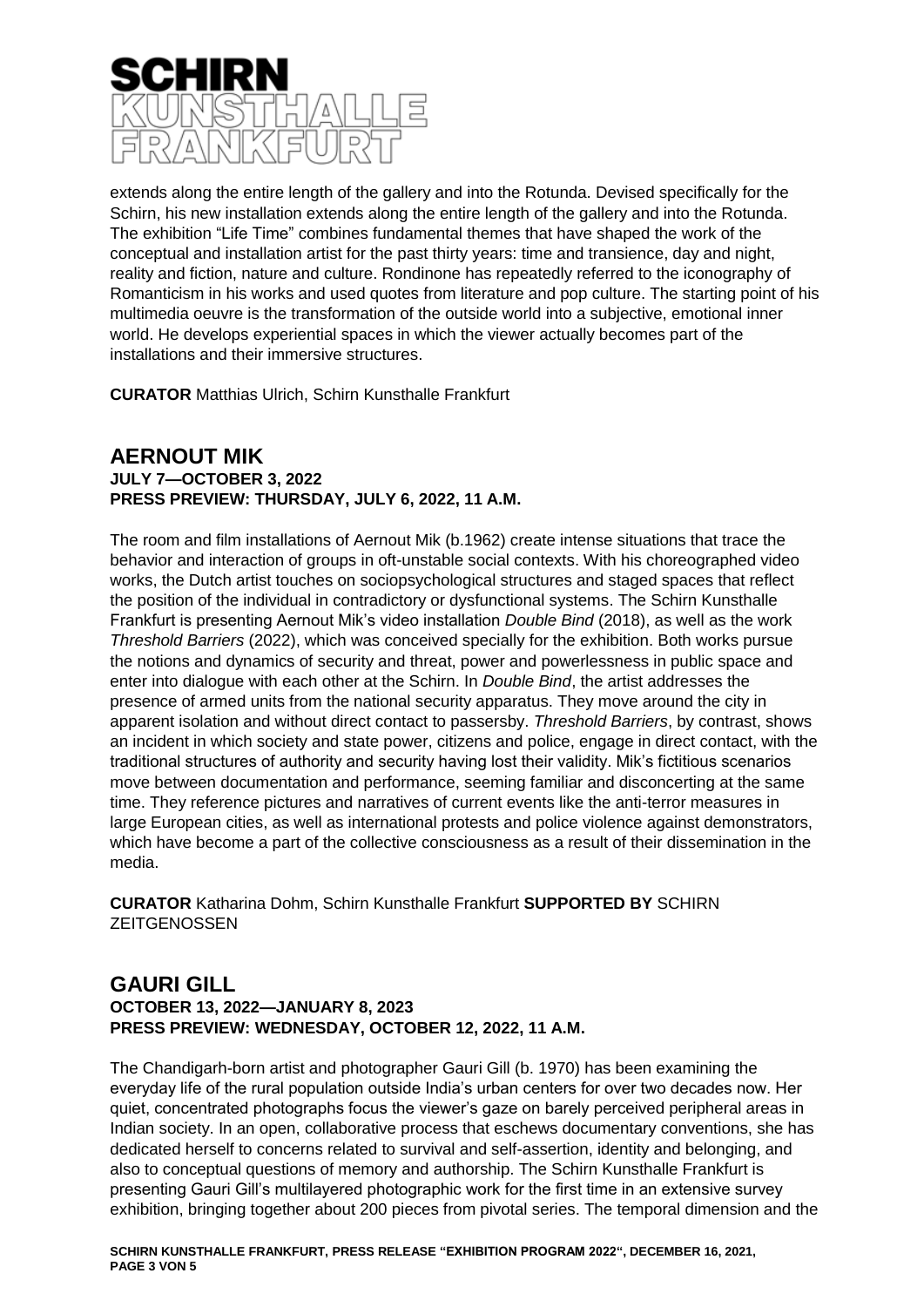

serial continuity, as well as perseverance and empathy, are decisive factors in her artistic practice. Serving as the bedrock for a large part of her work since 1999, as well as the genesis of several photo series, is the long-term archival project *Notes from the Desert*, in which Gill has used photography to engage with marginalized communities from Western Rajasthan. Particularly underscored here, as across the artist's entire oeuvre, are her long friendships with women, whom she highlights in intimate portraits. As a counterpoint to her projects in the desert, the photo series *The Americans* (2000–2007) is dedicated to the diverse lifeworlds of the Indian diaspora with respect to migration, home, and cultural affinity. The exhibition also places a particular focus on the artist's collaborative approach, as seen most recently in her ongoing conversations with often overlooked rural artists. In her series *Acts of Appearance* (2014), for instance, Gill incorporates masks produced by papier-mâché artists of the Kokna community in Jawhar, Maharashtra, in everyday scenes, thus creating a fascinating dialogue between reality and fiction.

**CURATOR** Esther Schlicht, Schirn Kunsthalle Frankfurt

#### **CHAGALL WORLD IN TURMOIL NOVEMBER 4, 2022—FEBRUARY 19, 2023 PRESS PREVIEW: THURSDAY, NOVEMBER 3, 2022, 11 A.M.**

Marc Chagall (1887–1985) is regarded as the poet among the artists of modernism. In a major exhibition, the Schirn Kunsthalle Frankfurt sheds light on a so far little-known side of his oeuvre: Chagall's works of the 1930s and 1940s, in which the artist's colorful palette becomes darker. The life and work of the Jewish painter were profoundly affected by the art policies of the National Socialists and the Holocaust. By the early 1930s, Chagall's works were already examining the increasingly aggressive anti-Semitism in Europe, and he finally emigrated to the United States in 1941. During these years, his art works touch on central themes such as identity, homeland, and exile. With more than 100 haunting paintings, works on paper, photos, and documents, the exhibition traces the artist's search for a pictorial language in the face of expulsion and persecution. It presents important works from the 1930s, in which Chagall focused more and more on the Jewish world, numerous self-portraits, his orientation toward allegorical and Biblical themes, and the important designs in exile for the ballets *Aleko* (1942) and *The Firebird* (1945). The exhibition also addresses the artist's recurring preoccupation with his hometown, Vitebsk, and main works such as *The Falling Angel* (1923/1933/1947). Altogether, the Schirn will provide a new and highly relevant view of the oeuvre of one of the most important artists of the twentieth century.

An exhibition of Schirn Kunsthalle Frankfurt in cooperation with Henie Onstad Kunstsenter, Oslo.

**CURATOR** Dr. Ilka Voermann, Schirn Kunsthalle Frankfurt **SUPPORTED BY** Kulturfonds Frankfurt RheinMain gGmbH, Ernst Max von Grunelius-Stiftung and Georg und Franziska Speyer'sche Hochschulstiftung **PARTNER OF THE SCHIRN** Bank of America